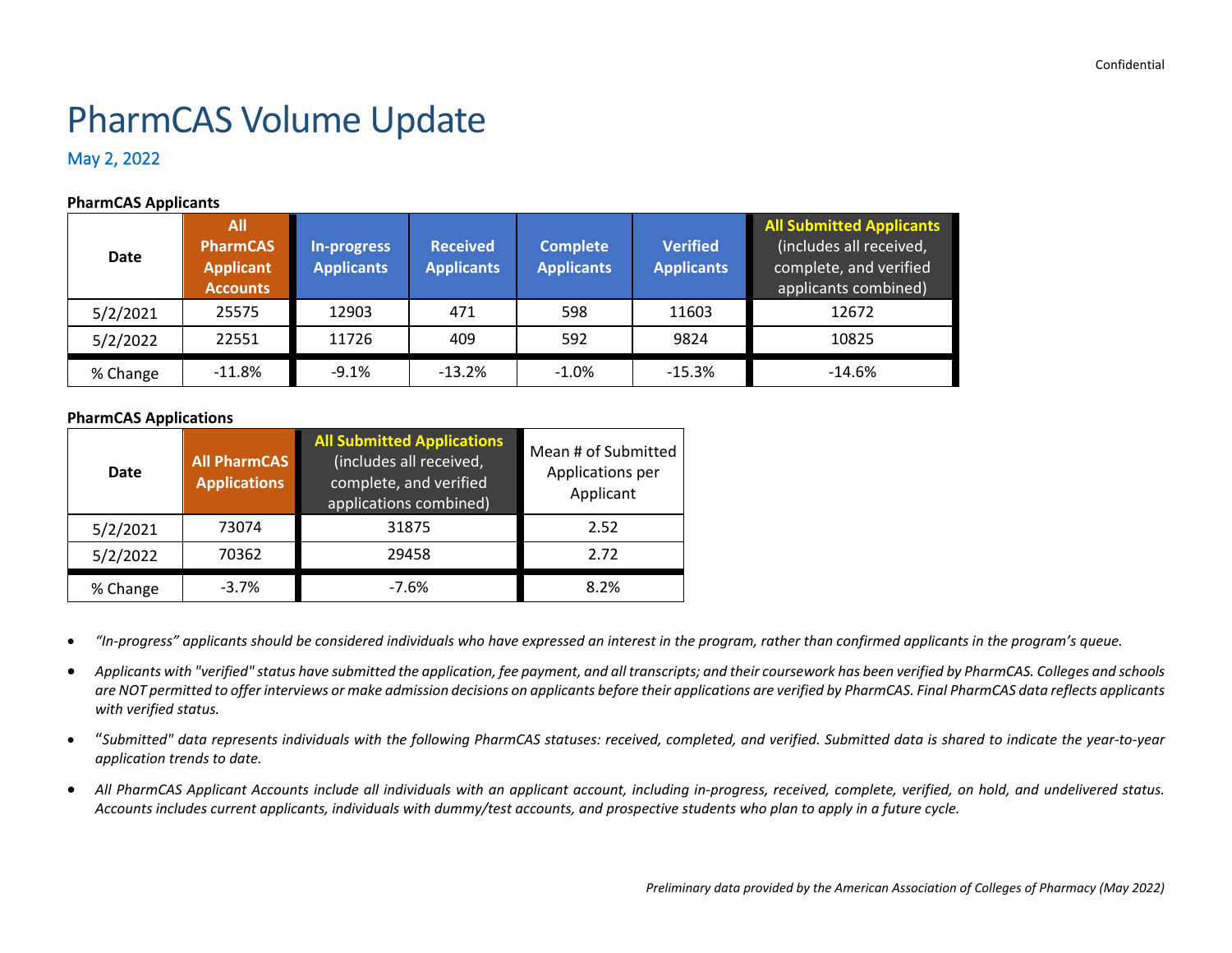## **PharmCAS Application Deadlines:**

**As of May 2, 2022**

| <b>FINAL</b> (enforced)              | # of Public              | # of Private             | <b>TOTAL # of</b>        | <b>PERCENTAGE of</b>     |
|--------------------------------------|--------------------------|--------------------------|--------------------------|--------------------------|
| <b>PharmCAS Application Deadline</b> | <b>PharmCAS Programs</b> | <b>PharmCAS Programs</b> | <b>PharmCAS Programs</b> | <b>PharmCAS Programs</b> |
| Nov. 1, 2021                         |                          |                          |                          | 0.7%                     |
| Dec. 1, 2021                         |                          |                          |                          | 2.7%                     |
| Jan. 4, 2022                         |                          |                          |                          | 1.3%                     |
| Feb. 1, 2022                         |                          |                          |                          | 4.0%                     |
| Mar. 1, 2022                         |                          |                          |                          | 6.0%                     |
| Apr. 1, 2022                         |                          |                          |                          | 2.0%                     |
| May 2, 2022                          | 10                       |                          |                          | 11.3%                    |
| Jun. 1, 2022                         | 35                       | 73                       | 108                      | 72.0%                    |

| <b>PRIORITY</b> (non-binding)        | # of Public              | # of Private             | <b>TOTAL # of</b> | <b>PERCENTAGE of</b>     |
|--------------------------------------|--------------------------|--------------------------|-------------------|--------------------------|
| <b>PharmCAS Application Deadline</b> | <b>PharmCAS Programs</b> | <b>PharmCAS Programs</b> | PharmCAS Programs | <b>PharmCAS Programs</b> |
| No Priority Deadline                 | 19                       | 26                       | 45                | 30.4%                    |
| Oct. 1, 2021                         | 26                       | 10                       | 36                | 24.3%                    |
| Nov. 1, 2021                         |                          | 17                       | 25                | 16.9%                    |
| Dec. 1, 2021                         |                          | n                        | 14                | 9.5%                     |
| Jan. 4, 2022                         |                          |                          |                   | 4.1%                     |
| Feb. 1, 2022                         |                          | 9                        | 10                | 6.8%                     |
| Mar. 1, 2022                         |                          | 10                       | 11                | 7.4%                     |
| Apr. 1, 2022                         |                          |                          |                   | 0.7%                     |
| May 2, 2022                          |                          |                          |                   | 0.0%                     |

*\* Some colleges and schools of pharmacy offer more than one program, pathway, or campus for Pharm.D. degree students and are represented more than once.* 

*\* Priority deadlines cannot be changed after the cycle has launched.*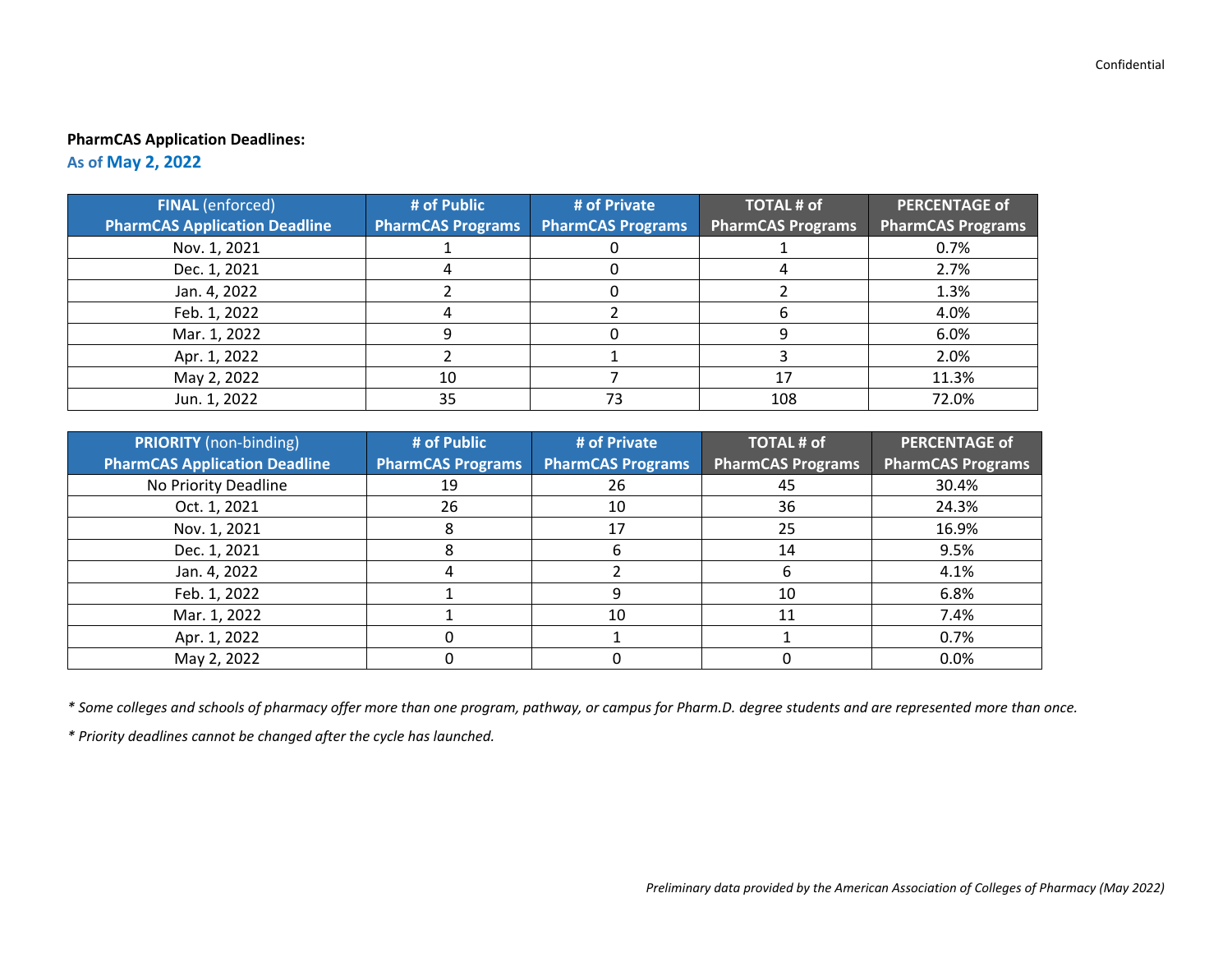#### **PharmCAS Volume by School Type and District**

**May 2, 2021 vs. May 2, 2022**

| PharmCAS<br>Programs<br>for<br>2020-21<br>&<br>2021-22 | Per<br>Program<br>5/2/2021 | Mean $#$ of Mean $#$ of<br>Applicants Applicants % Change<br>Per<br>Program<br>5/2/2022 | Mean:<br>Per<br>Program<br>to Date | Range:<br>% Change<br>Per Program<br>to Date<br><b>MIN</b> | <b>MAX</b> | $%$ of<br>Programs<br>with<br><b>Increase</b><br>in<br>Applicants<br>to Date | % of<br>Programs<br>with<br><b>Decrease</b><br>in<br>to Date | % of<br>Programs<br>with<br><b>No Change</b><br>in<br>Applicants Applicants<br>to Date | Median#<br><sub>of</sub><br><b>Applicants</b><br>Per<br>Program<br>5/2/2021 | Median #<br><b>of</b><br>Applicants<br>Per<br>Program<br>5/2/2022 | Range<br>in#of<br><b>Applicants Applicants</b><br>Per<br>Program<br>5/2/2021<br>MIN MAX MIN MAX |    | Range<br>in#of<br>Per<br>Program<br>5/2/2022 | Total # of<br>Applicants<br>for Group<br><sub>of</sub><br>Programs<br>5/2/2022 |
|--------------------------------------------------------|----------------------------|-----------------------------------------------------------------------------------------|------------------------------------|------------------------------------------------------------|------------|------------------------------------------------------------------------------|--------------------------------------------------------------|----------------------------------------------------------------------------------------|-----------------------------------------------------------------------------|-------------------------------------------------------------------|-------------------------------------------------------------------------------------------------|----|----------------------------------------------|--------------------------------------------------------------------------------|
| All                                                    | 230.9                      | 215.2                                                                                   | $-6.8%$                            | -53%                                                       | 118%       | 31.2%                                                                        | 68.1%                                                        | 0.7%                                                                                   | 203                                                                         | 186                                                               | 11<br>702                                                                                       | 24 | 640                                          | 29698                                                                          |
| Public                                                 | 248.5                      | 235.4                                                                                   | $-5.2%$                            | $-49%$                                                     | 37%        | 35.8%                                                                        | 62.7%                                                        | 1.5%                                                                                   | 216                                                                         | 207                                                               | 55<br>695                                                                                       | 42 | 640                                          | 15774                                                                          |
| Private                                                | 214.4                      | 196.1                                                                                   | $-8.5%$                            | $-53%$                                                     | 118%       | 26.8%                                                                        | 73.2%                                                        | 0.0%                                                                                   | 198                                                                         | 178                                                               | 702<br>11                                                                                       | 24 | 620                                          | 13924                                                                          |
| Districts<br>1 & 2                                     | 207.5                      | 188.8                                                                                   | $-9.0%$                            | $-35%$                                                     | 118%       | 23.5%                                                                        | 76.5%                                                        | 0.0%                                                                                   | 191                                                                         | 173                                                               | 11<br>563                                                                                       | 24 | 458                                          | 6418                                                                           |
| District 3                                             | 255.3                      | 240.7                                                                                   | $-5.7%$                            | $-37%$                                                     | 39%        | 40.0%                                                                        | 60.0%                                                        | 0.0%                                                                                   | 210                                                                         | 205                                                               | 81<br>702                                                                                       | 51 | 640                                          | 7221                                                                           |
| District 4                                             | 226.3                      | 217.5                                                                                   | $-3.9%$                            | $-53%$                                                     | 87%        | 31.8%                                                                        | 68.2%                                                        | 0.0%                                                                                   | 202                                                                         | 198                                                               | 74<br>510                                                                                       | 39 | 471                                          | 4786                                                                           |
| Districts<br>5, 6, 7                                   | 205.7                      | 194.3                                                                                   | $-5.5%$                            | $-39%$                                                     | 30%        | 33.3%                                                                        | 63.3%                                                        | 3.3%                                                                                   | 172                                                                         | 156                                                               | 49<br>561                                                                                       | 57 | 474                                          | 5829                                                                           |
| District 8                                             | 272.9                      | 247.5                                                                                   | $-9.3%$                            | $-41%$                                                     | 19%        | 27.3%                                                                        | 72.7%                                                        | 0.0%                                                                                   | 262                                                                         | 221                                                               | 71<br>527                                                                                       | 42 | 486                                          | 5444                                                                           |

*Programs new to PharmCAS in 2021-2022 are excluded. Table reflects applicants with Submitted status. Mean percent change was calculated using the overall mean number of applicants in the 2nd (2020-21) column and 3rd (2021-22) column of this table. One applicant may be represented in multiple groups. Table reflects program data as of May 2 in each cycle. Districts reflect geographic regions and were created by the National Association of Boards of Pharmacy [\(NABP\)](https://nabp.pharmacy/meetings-categories/district-meetings/). Some district data was combined to ensure there were at least 10 programs per group. Final 2021-2022 data will be available in Fall 2022.* 

- *District 1: Connecticut, Maine, Massachusetts, New Brunswick, Newfoundland, New Hampshire, Nova Scotia, Quebec, Rhode Island, Vermont*
- *District 2: Delaware, District of Columbia, Maryland, New Jersey, New York, Ontario, Pennsylvania, Prince Edward Island, Virginia, and West Virginia*
- *District 3: Alabama, Florida, Georgia, Kentucky, Mississippi, North Carolina, Puerto Rico, South Carolina, Tennessee, and the Virgin Islands*
- *District 4: Australia, Bahamas, Illinois, Indiana, Michigan, Ohio, and Wisconsin*
- *District 5: Iowa, Manitoba, Minnesota, Nebraska, North Dakota, Saskatchewan, and South Dakota*
- *District 6: Arkansas, Kansas, Louisiana, Missouri, Oklahoma, and Texas*
- *District 7: Alaska, Alberta, British Columbia, Idaho, Montana, Oregon, Washington, and Wyoming*
- *District 8: Arizona, California, Colorado, Guam, Hawaii, Nevada, New Mexico, and Utah*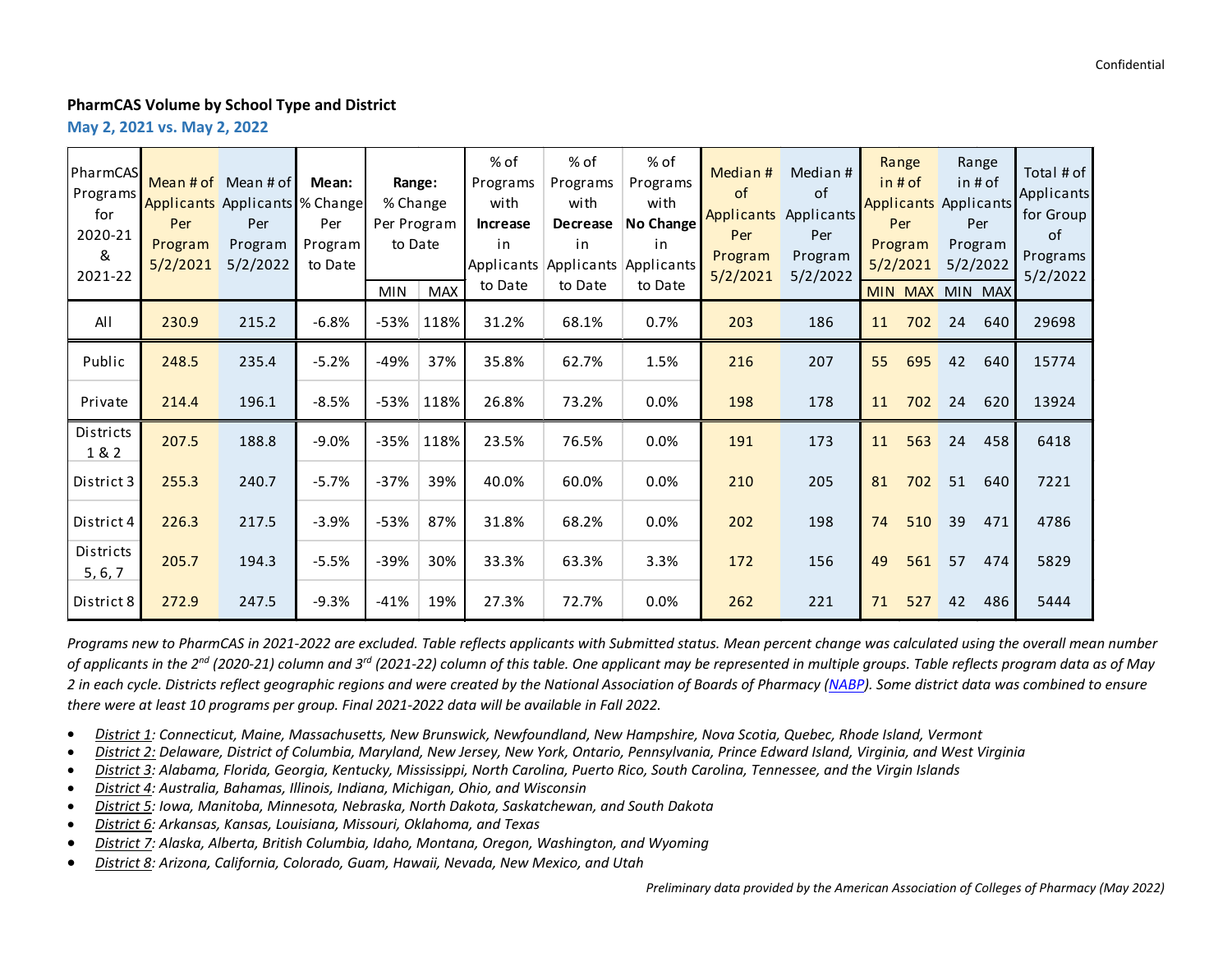## **PharmCAS Volume by Final Program Deadline and Program Type**

**May 2, 2021 vs. May 2, 2022**

| PharmCAS<br>Programs<br>for<br>2020-21<br>&<br>2021-22 | Per<br>Program<br>5/2/2021                  | Mean # of $\sqrt{ }$ Mean # of<br>Applicants Applicants % Change<br>Per<br>Program<br>5/2/2022 | Mean:<br>Per<br>Program<br>to Date | Range:<br>% Change<br>Per Program<br>to Date | <b>MAX</b>   | % of<br>Programs<br>with<br><b>Increase</b><br>in<br>Applicants Applicants Applicants<br>to Date    | $%$ of<br>Programs<br>with<br><b>Decrease</b><br>in<br>to Date | $%$ of<br>Programs<br>with<br><b>No Change</b><br>in<br>to Date | Median#<br>of<br>Per<br>Program<br>5/2/2021 | Median #<br>of<br><b>Applicants</b> Applicants<br>Per<br>Program<br>5/2/2022 | Range<br>in # of<br><b>Applicants</b> Applicants<br>Per<br>Program<br>5/2/2021 |     | Range<br>in # of<br>Per<br>Program<br>5/2/2022 | Total # of<br>Applicants<br>for Group<br>of<br>Programs<br>5/2/2022 |
|--------------------------------------------------------|---------------------------------------------|------------------------------------------------------------------------------------------------|------------------------------------|----------------------------------------------|--------------|-----------------------------------------------------------------------------------------------------|----------------------------------------------------------------|-----------------------------------------------------------------|---------------------------------------------|------------------------------------------------------------------------------|--------------------------------------------------------------------------------|-----|------------------------------------------------|---------------------------------------------------------------------|
|                                                        | <b>PharmCAS FINAL Application Deadlines</b> |                                                                                                |                                    | <b>MIN</b>                                   |              |                                                                                                     |                                                                |                                                                 |                                             |                                                                              | MIN MAX MIN MAX                                                                |     |                                                |                                                                     |
| Nov/Dec<br>2021 &<br>Jan/Feb<br>2022                   | 333.0                                       | 313.2                                                                                          | $-6.0%$                            | $-18%$                                       | 37%          | 27.3%                                                                                               | 72.7%                                                          | 0.0%                                                            | 355                                         | 327                                                                          | 109<br>561                                                                     | 104 | 576                                            | 3445                                                                |
| Mar, Apr<br>2022                                       | 268.1                                       | 273.8                                                                                          | 2.1%                               | $-16%$                                       | 26%          | 58.3%                                                                                               | 41.7%                                                          | 0.0%                                                            | 227                                         | 262                                                                          | 66<br>695                                                                      | 76  | 640                                            | 3285                                                                |
| May 2022                                               | 254.4                                       | 234.1                                                                                          | $-8.0%$                            | $-24%$                                       | 30%          | 29.4%                                                                                               | 70.6%                                                          | 0.0%                                                            | 238                                         | 228                                                                          | 702<br>79                                                                      | 71  | 620                                            | 3980                                                                |
| <b>Jun 2022</b>                                        | 210.8                                       | 193.8                                                                                          | $-8.1%$                            |                                              | $-53\%$ 118% | 28.6%                                                                                               | 70.4%                                                          | 1.0%                                                            | 191                                         | 173                                                                          | 11<br>563                                                                      | 24  | 486                                            | 18988                                                               |
|                                                        |                                             |                                                                                                |                                    |                                              |              | Program Structure in the PharmCAS School Directory (Programs identified as 0-6/7 are not reflected) |                                                                |                                                                 |                                             |                                                                              |                                                                                |     |                                                |                                                                     |
| $2-3$ Prg                                              | 218.7                                       | 194.9                                                                                          | $-10.9%$                           | $-27%$                                       | 87%          | 31.6%                                                                                               | 68.4%                                                          | 0.0%                                                            | 249                                         | 201                                                                          | 66<br>368                                                                      | 76  | 332                                            | 3703                                                                |
| $2-4$ Prg                                              | 224.9                                       | 210.4                                                                                          | $-6.4%$                            | -49%                                         | 107%         | 32.6%                                                                                               | 65.2%                                                          | 2.2%                                                            | 186                                         | 176                                                                          | 59<br>563                                                                      | 42  | 471                                            | 9680                                                                |
| 3-4 Prg &<br>Other                                     | 195.2                                       | 184.9                                                                                          | $-5.3%$                            | $-21%$                                       | 37%          | 33.3%                                                                                               | 66.7%                                                          | 0.0%                                                            | 183                                         | 180                                                                          | 49<br>503                                                                      | 57  | 414                                            | 2219                                                                |
| 4 Prg                                                  | 253.3                                       | 239.2                                                                                          | $-5.6%$                            | $-37%$                                       | 118%         | 30.4%                                                                                               | 69.6%                                                          | 0.0%                                                            | 207                                         | 201                                                                          | 11<br>702                                                                      | 24  | 640                                            | 13394                                                               |

*Programs new to PharmCAS in 2021-2022 are excluded. Table reflects applicants with Submitted status. Staff calculated the mean percent change using the overall mean number of applicants in the 2nd (2020-21) column and 3rd (2021-22) column of this table. One applicant may be represented in multiple groups. Table reflects program data as of May 2 in each cycle. Application deadlines reflect the current cycle as of April 8, 2022. There were fewer than 10 programs with Nov. 2021, Dec. 2021, and Jan. 2022 deadlines in January 2022. As a result, all schools with a Feb. 2022 deadline to date were included in the data for the previous deadline group. Schools may choose to change their application deadlines throughout the cycle. Programs identified as 0-6/7 were excluded from the Program Structure header because N<10. Final 2021-2022 data will be available in Fall 2022.*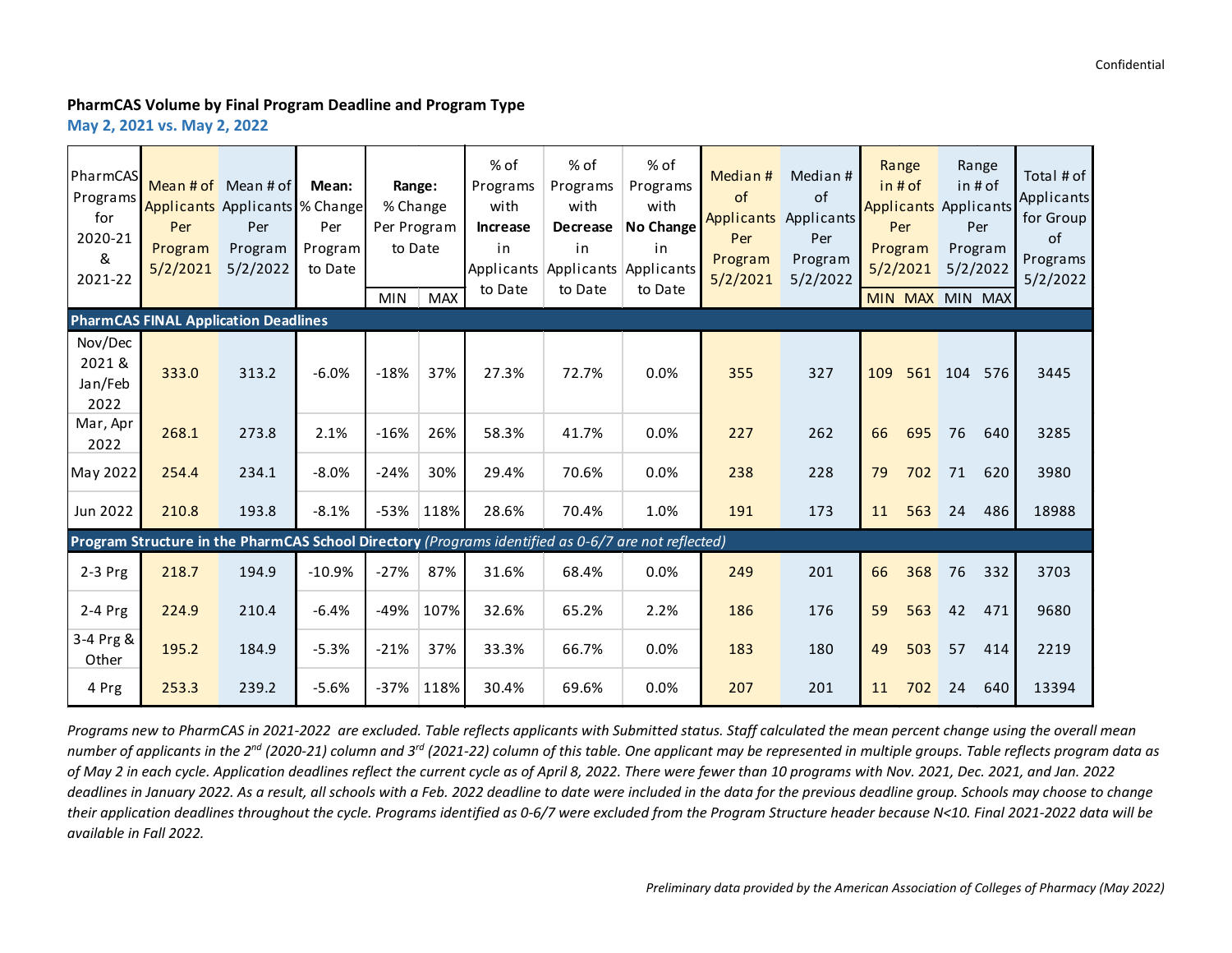#### **PharmCAS Volume by Priority Program Deadline**

**May 2, 2021 vs. May 2, 2022**

| <b>PharmCAS</b><br>Programs<br>for<br>2020-21<br>&<br>2021-22 | Per<br>Program<br>5/2/2021 | Mean # of $\sqrt{ }$ Mean # of<br><b>Applicants Applicants % Change</b><br>Per<br>Program<br>5/2/2022 | Mean:<br>Per<br>Program<br>to Date | % Change<br>Per Program<br>to Date<br><b>MIN</b> | Range:<br>MAX | % of<br>Programs<br>with<br>Increase<br>in.<br>Applicants<br>to Date | % of<br>Programs<br>with<br><b>Decrease</b><br>in<br>to Date | % of<br>Programs<br>with<br>No Change<br>in<br>Applicants Applicants<br>to Date | Median #<br>of<br>Applicants<br>Per<br>Program<br>5/2/2021 | Median #<br><sub>of</sub><br>Applicants<br>Per<br>Program<br>5/2/2022 | Range<br>$in$ # of<br><b>Applicants Applicants</b><br>Per<br>Program<br>5/2/2021 | Range<br>in # of<br>Per<br>Program<br>5/2/2022<br>MIN MAX MIN MAX | Total # of<br>Applicants<br>for Group<br>of<br>Programs<br>5/2/2022 |
|---------------------------------------------------------------|----------------------------|-------------------------------------------------------------------------------------------------------|------------------------------------|--------------------------------------------------|---------------|----------------------------------------------------------------------|--------------------------------------------------------------|---------------------------------------------------------------------------------|------------------------------------------------------------|-----------------------------------------------------------------------|----------------------------------------------------------------------------------|-------------------------------------------------------------------|---------------------------------------------------------------------|
|                                                               |                            | <b>PharmCAS PRIORITY Application Deadlines</b>                                                        |                                    |                                                  |               |                                                                      |                                                              |                                                                                 |                                                            |                                                                       |                                                                                  |                                                                   |                                                                     |
| Oct 2021                                                      | 239.2                      | 226.0                                                                                                 | $-5.5%$                            | $-36%$                                           | 87%           | 30.6%                                                                | 69.4%                                                        | $0.0\%$                                                                         | 215                                                        | 216                                                                   | 74<br>545                                                                        | 71<br>576                                                         | 8135                                                                |
| Nov 2021                                                      | 221.1                      | 201.4                                                                                                 | $-8.9%$                            | $-49%$                                           | 118%          | 36.4%                                                                | 63.6%                                                        | $0.0\%$                                                                         | 225                                                        | 187                                                                   | 11<br>368                                                                        | 332<br>24                                                         | 4430                                                                |
| Dec 2021,<br>Jan 2022                                         | 252.9                      | 236.7                                                                                                 | $-6.4%$                            | $-41%$                                           | 30%           | 38.9%                                                                | 55.6%                                                        | 5.6%                                                                            | 213                                                        | 208                                                                   | 49<br>695                                                                        | 640<br>42                                                         | 4261                                                                |
| Feb, Mar,<br>Apr 2022                                         | 214.7                      | 189.1                                                                                                 | $-11.9%$                           | $-33%$                                           | 28%           | 21.1%                                                                | 78.9%                                                        | 0.0%                                                                            | 183                                                        | 176                                                                   | 99<br>394                                                                        | 332<br>81                                                         | 3593                                                                |
| None                                                          | 226.9                      | 215.8                                                                                                 | $-4.9%$                            | $-53%$                                           | 107%          | 30.2%                                                                | 69.8%                                                        | $0.0\%$                                                                         | 186                                                        | 168                                                                   | 55<br>702                                                                        | 39<br>620                                                         | 9279                                                                |

*Priority (non-binding) deadlines are new for the 2021-2022 cycle. Unlike final deadlines, programs do not have the option of changing a priority deadline after the cycle has launched. See also [https://www.pharmcas.org/application-instructions/deadlines.](https://www.pharmcas.org/application-instructions/deadlines)* 

*Programs new to PharmCAS in 2021-2022 are excluded. Table reflects applicants with Submitted status. Staff calculated the mean percent change using the overall mean number of applicants in the 2nd (2020-21) column and 3rd (2021-22) column of this table. One applicant may be represented in multiple groups. Table reflects program data as of May 2 in each cycle. Programs identified as 0-6/7 were excluded from the Program Structure header because N<10. Final 2021-2022 data will be available in Fall 2022.*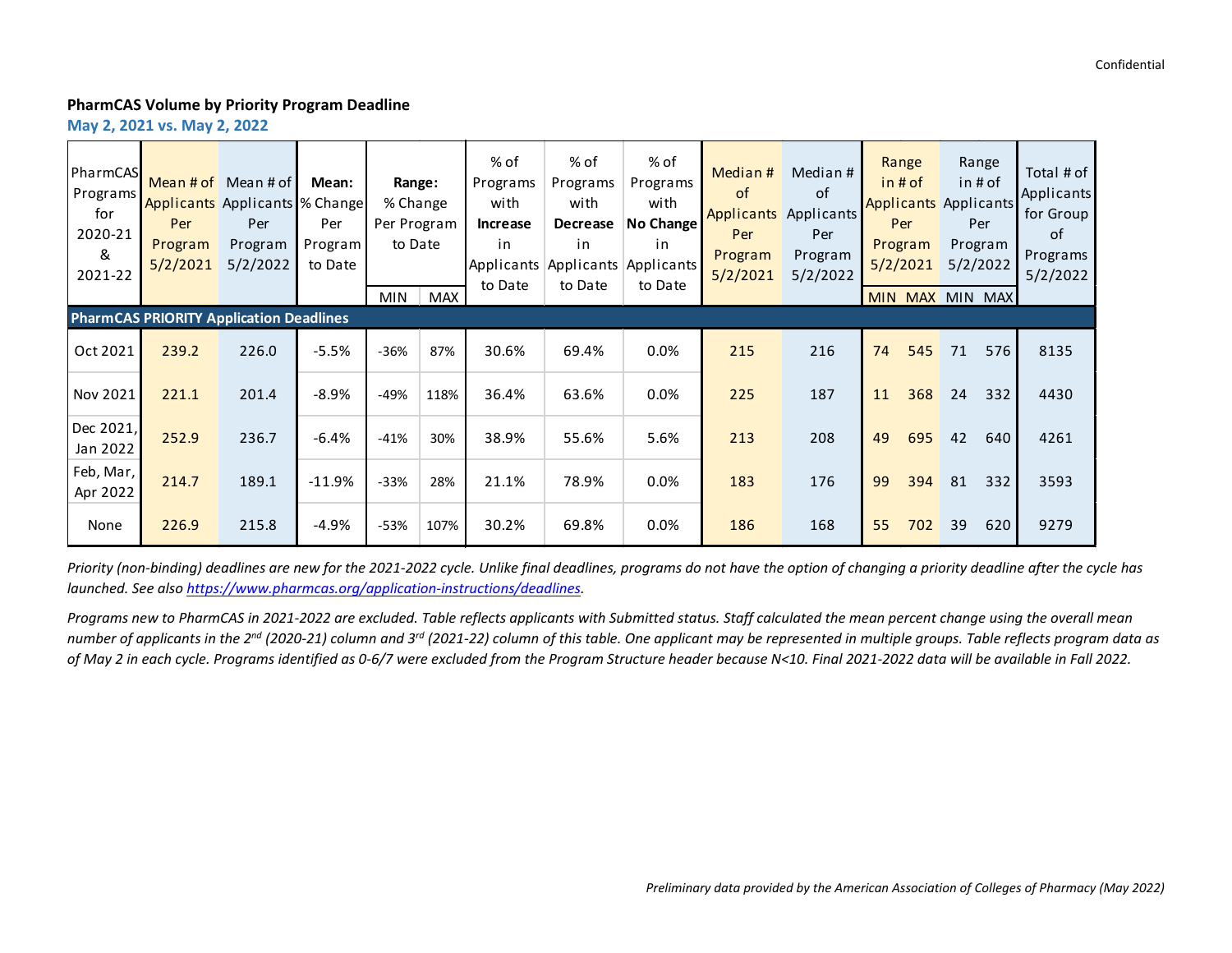## **Colleges Attended**

Colleges attended data for the current 2021-2022 cycle to date is reported as a separate file. Final colleges attended data for the previous cycle is reflected in the 2020-2021 PharmCAS Applicant Data Report (PDF).

## **State of Residency**

Table reflects the permanent state of residency for PharmCAS applicants with Verified status to date. States without any Verified applicants to date were excluded from the table.

| State/Province   | 11/2/21        | % of<br>Pool | 12/2/21        | % of<br>Pool | 1/5/22 | % of<br>Pool | 2/3/22 | % of<br>Pool | 3/2/22       | % of<br>Pool | 4/8/22         | % of<br>Pool | 5/2/22       | % of<br>Pool |
|------------------|----------------|--------------|----------------|--------------|--------|--------------|--------|--------------|--------------|--------------|----------------|--------------|--------------|--------------|
| Alabama          | 105            | 2.67%        | 134            | 2.59%        | 150    | 2.40%        | 168    | 2.33%        | 188          | 2.26%        | 203            | 2.16%        | 210          | 2.12%        |
| Alaska           | $\mathbf{1}$   | 0.03%        | $\overline{4}$ | 0.08%        | 5      | 0.08%        | 9      | 0.12%        | 10           | 0.12%        | 12             | 0.13%        | 13           | 0.13%        |
| Arizona          | 87             | 2.21%        | 133            | 2.57%        | 166    | 2.66%        | 176    | 2.44%        | 197          | 2.37%        | 219            | 2.33%        | 229          | 2.31%        |
| Arkansas         | 34             | 0.86%        | 37             | 0.71%        | 41     | 0.66%        | 47     | 0.65%        | 51           | 0.61%        | 64             | 0.68%        | 75           | 0.76%        |
| Armed Srv Europe |                |              |                |              |        |              |        |              |              |              | $\mathbf{1}$   | 0.01%        | $\mathbf{1}$ | 0.01%        |
| California       | 399            | 10.14%       | 581            | 11.21%       | 692    | 11.09%       | 827    | 11.48%       | 947          | 11.40%       | 1050           | 11.17%       | 1090         | 11.00%       |
| Colorado         | 49             | 1.25%        | 62             | 1.20%        | 79     | 1.27%        | 95     | 1.32%        | 104          | 1.25%        | 114            | 1.21%        | 120          | 1.21%        |
| Connecticut      | 9              | 0.23%        | 26             | 0.50%        | 78     | 1.25%        | 98     | 1.36%        | 108          | 1.30%        | 120            | 1.28%        | 123          | 1.24%        |
| Delaware         | 5              | 0.13%        | 9              | 0.17%        | 10     | 0.16%        | 12     | 0.17%        | 18           | 0.22%        | 21             | 0.22%        | 21           | 0.21%        |
| Did Not Report   |                |              |                |              |        |              |        |              |              |              |                |              |              |              |
| D.C.             |                |              |                |              |        |              |        |              | $\mathbf{1}$ | 0.01%        | $\overline{2}$ | 0.02%        | 4            | 0.04%        |
| Florida          | 249            | 6.33%        | 286            | 5.52%        | 332    | 5.32%        | 406    | 5.63%        | 519          | 6.25%        | 631            | 6.71%        | 683          | 6.89%        |
| Georgia          | 120            | 3.05%        | 181            | 3.49%        | 209    | 3.35%        | 236    | 3.28%        | 260          | 3.13%        | 299            | 3.18%        | 320          | 3.23%        |
| Guam             | $\overline{4}$ | 0.10%        | 4              | 0.08%        | 5      | 0.08%        | 5      | 0.07%        | 5            | 0.06%        | 5              | 0.05%        | 5            | 0.05%        |
| Hawaii           | 19             | 0.48%        | 22             | 0.42%        | 25     | 0.40%        | 27     | 0.37%        | 34           | 0.41%        | 37             | 0.39%        | 37           | 0.37%        |
| Idaho            | 18             | 0.46%        | 31             | 0.60%        | 36     | 0.58%        | 40     | 0.56%        | 45           | 0.54%        | 51             | 0.54%        | 52           | 0.52%        |
| Illinois         | 138            | 3.51%        | 195            | 3.76%        | 257    | 4.12%        | 330    | 4.58%        | 374          | 4.50%        | 428            | 4.55%        | 450          | 4.54%        |
| Indiana          | 30             | 0.76%        | 72             | 1.39%        | 160    | 2.56%        | 188    | 2.61%        | 203          | 2.44%        | 218            | 2.32%        | 222          | 2.24%        |
| International    | 97             | 2.47%        | 144            | 2.78%        | 179    | 2.87%        | 214    | 2.97%        | 256          | 3.08%        | 284            | 3.02%        | 303          | 3.06%        |
| lowa             | 63             | 1.60%        | 74             | 1.43%        | 83     | 1.33%        | 92     | 1.28%        | 109          | 1.31%        | 113            | 1.20%        | 117          | 1.18%        |
| Kansas           | 33             | 0.84%        | 42             | 0.81%        | 57     | 0.91%        | 76     | 1.05%        | 84           | 1.01%        | 102            | 1.09%        | 105          | 1.06%        |
| Kentucky         | 112            | 2.85%        | 122            | 2.35%        | 128    | 2.05%        | 140    | 1.94%        | 152          | 1.83%        | 159            | 1.69%        | 164          | 1.65%        |
| Louisiana        | 58             | 1.47%        | 82             | 1.58%        | 92     | 1.47%        | 106    | 1.47%        | 116          | 1.40%        | 139            | 1.48%        | 158          | 1.59%        |
| Maine            | 5              | 0.13%        | $\overline{7}$ | 0.14%        | 11     | 0.18%        | 11     | 0.15%        | 14           | 0.17%        | 18             | 0.19%        | 21           | 0.21%        |
| Maryland         | 47             | 1.19%        | 65             | 1.25%        | 79     | 1.27%        | 98     | 1.36%        | 123          | 1.48%        | 154            | 1.64%        | 161          | 1.62%        |
| Massachusetts    | 43             | 1.09%        | 59             | 1.14%        | 72     | 1.15%        | 88     | 1.22%        | 107          | 1.29%        | 129            | 1.37%        | 141          | 1.42%        |

*Preliminary data provided by the American Association of Colleges of Pharmacy (May 2022)*